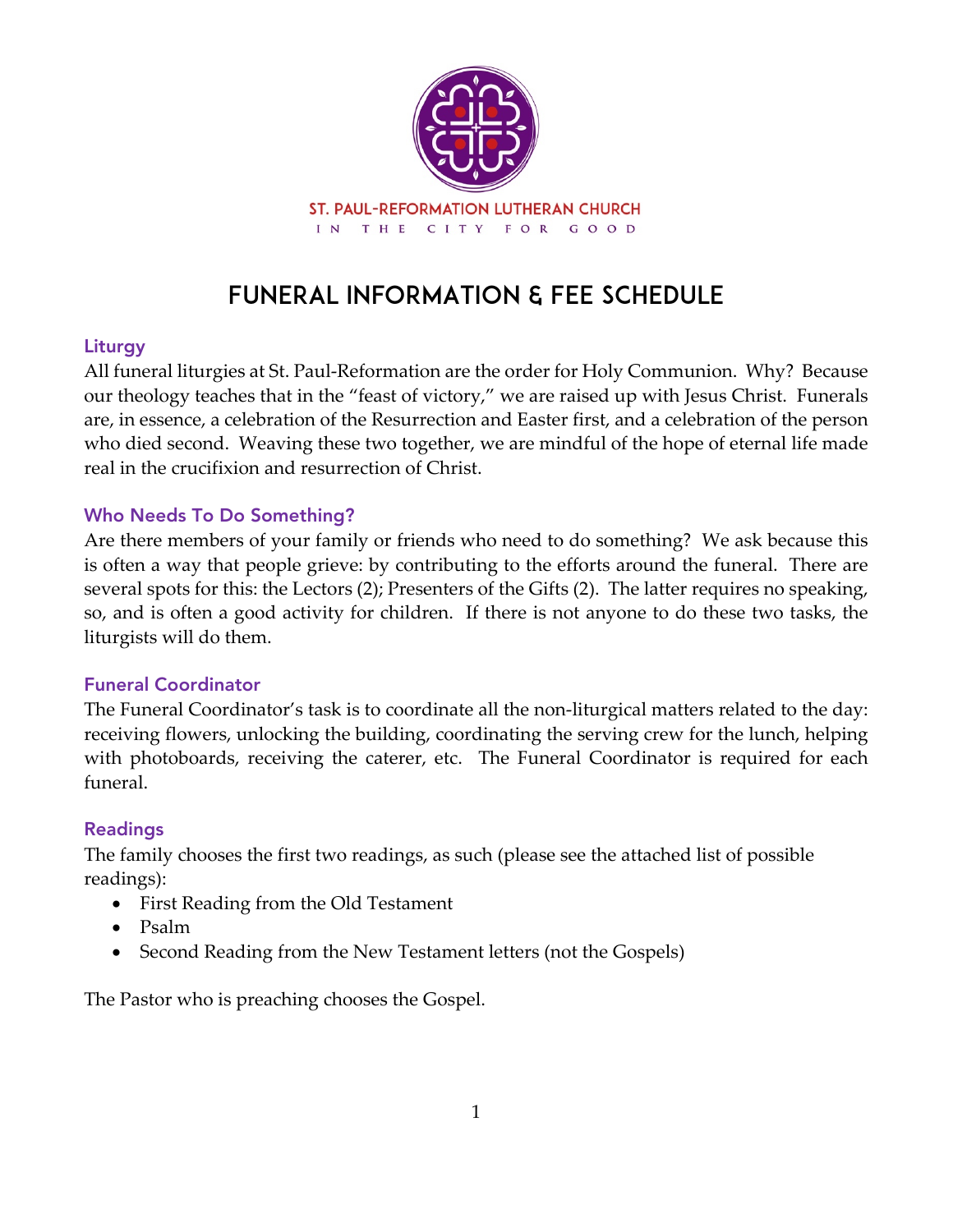### **Musicians**

The Cantor at St. Paul-Reformation serves as the coordinator of music for all funerals and memorials. In addition, a cantor (singer) who is experienced with the Lutheran liturgy is required. Additional soloists may perform, but the cantor is still required to sing the liturgical parts of the mass ordinary. St. Paul-Reformation has the capability to hire additional singers, instrumentalists, or soloists. Please speak with the Cantor (Sr. Stacie Lightner) about this. The family is invited to choose four hymns that are meaningful to them. Because this is a celebration of life in Jesus Christ, we suggest that the closing hymn be an Easter hymn. The Cantor is happy to help with this if you would like assistance.

### Other Staff

A Custodian is required (see fee schedule); a livestream operator is optional, as SPR does have the capability to livestream liturgies to the whole of the world.

#### Days and Times

Funerals are scheduled, generally, in the mornings (usually 10.30 a.m.), with visitation an hour before. This allows us to be done in time for midday lunch. Funerals are not scheduled on Sundays or Mondays.

#### Luncheon And Gathering After

And important part of the celebration of life is gathering after the liturgy to tell stories, share a meal together, and greet the family. While St. Paul-Reformation does not have the capability to prepare the food, we do have groups of volunteers who are scheduled for each funeral to *serve* food catered in. The Funeral Coordinator handles scheduling these volunteers. Generally, we recommend Kowalski's Catering (**https://www.kowalskis.com/catering;** 651-313-6870), who are well-familiar with how funerals function here. All you need to do is call them or visit them online, and they will set it up. Food should be scheduled to be delivered 30 minutes after the liturgy has begun; the Funeral Coordinator and volunteers set it out, prepare the room, and clean up.

### Committal: After Lunch

If there is to be a committal at the cemetery or other place of internment, this will take place after the lunch has concluded.

#### Fees

Fees are calculated based upon the attached fee sheet.

### *If There Is Not A Funeral Home Involved…*

An invoice will be sent to you before the day of the funeral, and one check for the total should be made out to St. Paul-Reformation Lutheran Church and delivered to the Funeral Coordinator the day of the funeral.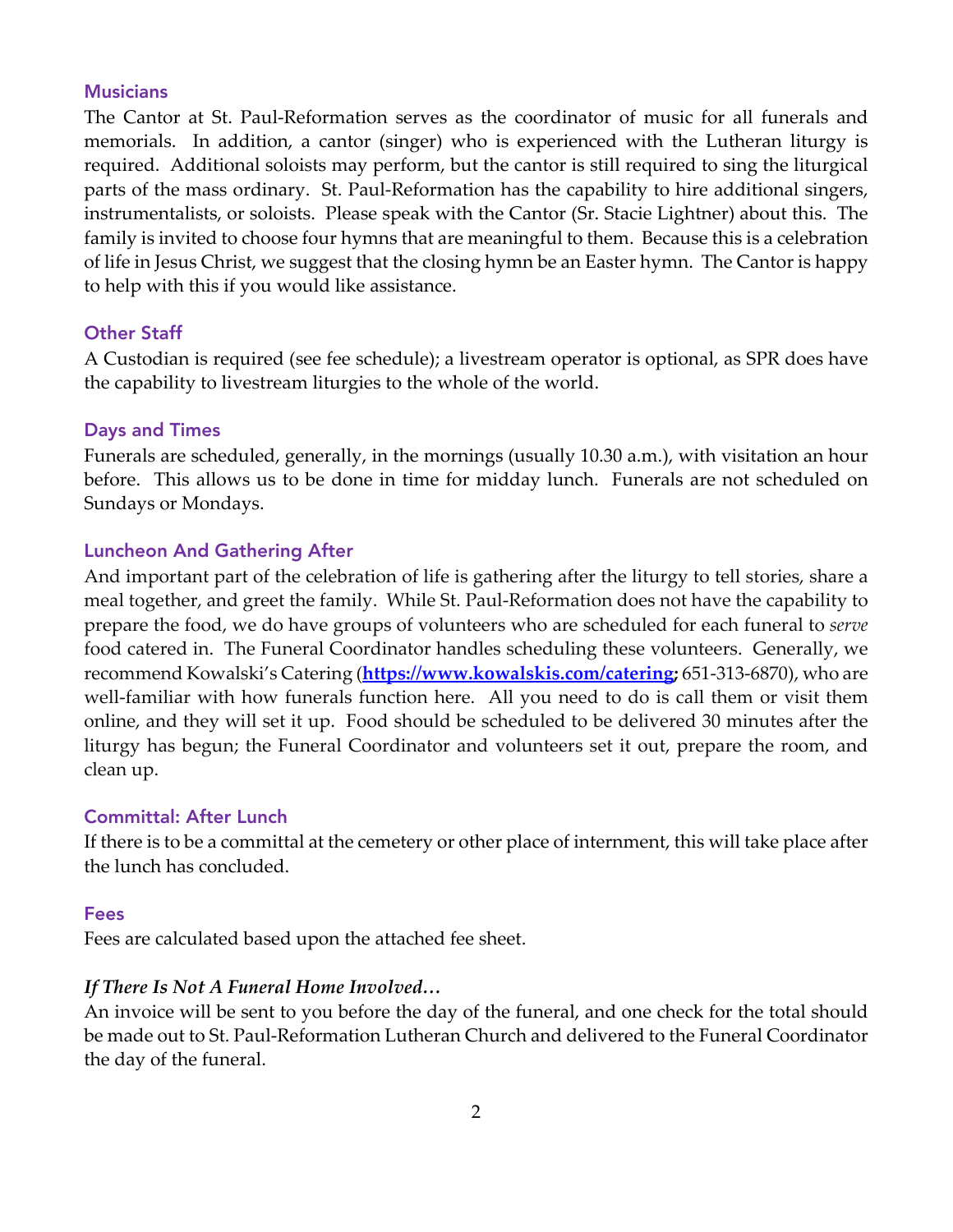### *If There Is A Funeral Home Involved…*

If the family is working with a funeral home, the invoice is sent to the Funeral Home who, in turn, processes the checks.

We strive to minimize the number of details that the family will have to keep track of, and this "one check" system seems to be the best way.

# Suggested Funeral Readings St. Paul-Reformation Lutheran Church

#### Order of Readings

- First Reading (Old Testament, not from the Psalms, family chooses)
- Psalm (family chooses; Cantor chooses setting);
- Second Reading (New Testament, not from the Gospels, family chooses)
- Gospel (Homilist/Pastor chooses)

#### Suggested First Readings (Old Testament)

Job 19:23-27a *I know that my Redeemer lives* Ecclesiastes 3:1-8 *For everything there is a season* \*Isaiah 40:1, 6-11 *God will gather the lambs* \*Isaiah 43:1-3a, 5-7 *I have called you by name*

#### Suggested Psalms

Isaiah 25:6-9 *God will swallow up death forever* Isaiah 40:1-11, 28-31 *Comfort my people, says your God* Isaiah 43:1-3a, 18-19 *I am about to do a new thing* Isaiah 55:1-3, 6-13 *Everyone who thirsts, come to the waters* Isaiah 61:1-3 *The spirit of the Lord God is upon me* \*Isaiah 65:17-20, 23-25 *A new heaven and a new earth* \*Isaiah 66:10-14 *As a mother comforts her child* Jeremiah 31:8-13 *I will turn their mourning into joy* Lamentations 3:22-26, 31-33 *The steadfast love of the Lord*

\*Psalm 23 *The Lord is my shepherd* \*Psalm 42:1-5 *As a deer longs for flowing streams* Psalm 46:1-7 *God is our refuge and strength* \*Psalm 121 *I lift up my eyes to the hills* \*Psalm 139:7-12 *The gracious omnipresence of the Lord* \*Psalm 142:1-6 *I cry to the Lord with my voice* Psalm 143 *Lord, hear my prayer*

#### Suggested Second Reading (New Testament)

Romans 5:1-11 *Peace with God through our Lord Jesus Christ* \*Romans 8:31-35, 37-39 *Who will separate us from the love of Christ?* 1 Corinthians 15:12-26 *Christ, the first fruits, has been raised*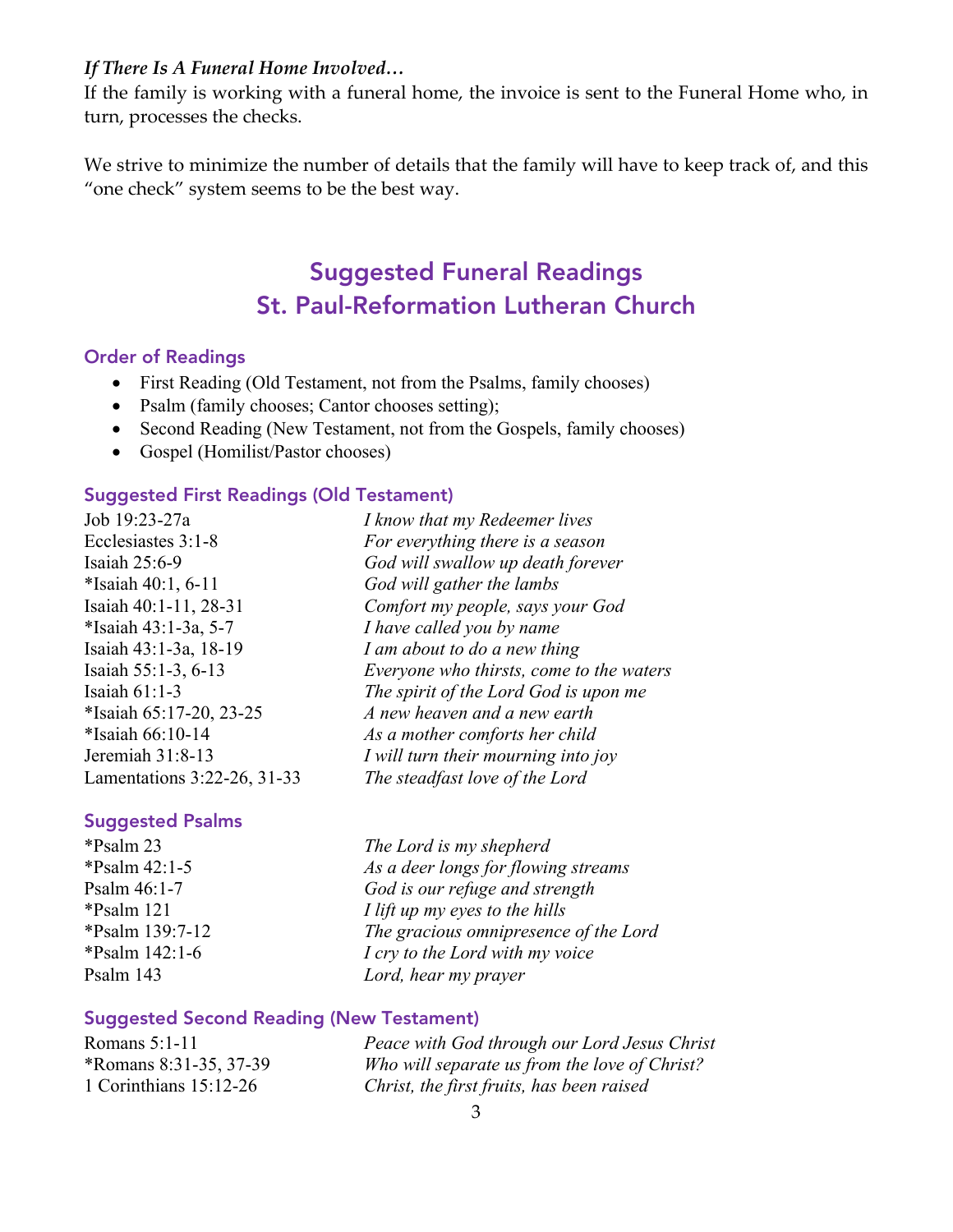2 Corinthians 4:6-12, 16-18 *Treasure in clay jars* \*1 Thessalonians 4:13-14, 18 *Teaching about those who have died* Hebrews 12:1-2 *Surrounded by a cloud of witnesses* 1 Peter 1:3-9 *A living hope through Jesus' resurrection* \*1 John 3:1-2 *See what love the Father has given us* Revelation 7:9-17 *God will wipe away every tear* Revelation 21:2-7 *I saw the holy city, the new Jerusalem* Revelation 22:1-5 *The Lord God will be their light*

\* denotes readings appropriate at the death of a child.

#### Suggested Hymns

308: O Morning Star, How Fair and Bright! 313: O Lord, Now Let Your Servant 351, 352: O Sacred Head, Now Wounded 377: Alleluia! Jesus Is Risen! \*381: Peace, to Soothe Our Bitter Woes 391: This Joyful Eastertide 409: Kyrie! God, Father 422: For All the Saints 423: Shall We Gather at the River 429: In Our Day of Thanksgiving 447: O Blessed Spring 483: Here Is Bread 500: Now We Remain 502: The King of Love My Shepherd Is 531: The Trumpets Sound, the Angels Sing \*595: Jesus Loves Me! \*613: Thy Holy Wings 621: Jesus Lives, My Sure Defense 622: Neither Death nor Life 629: Abide with Me 636: How Small Our Span of Life 637: Holy God, Holy and Glorious 639: When We Are Living 721: Goodness Is Stronger than Evil 730: Lord Our God, with Praise We Come 750: Lord, Thee I Love with All My Heart 759: My Faith Looks Up to Thee 760: O Christ the Same 770: Give Me Jesus 773: Precious Lord, Take My Hand 778: The Lord's My Shepherd 786: O Holy Spirit, Enter In 787: On Eagle's Wings \*815 : I Want to Walk as a Child of the Light 826: Thine the Amen

4